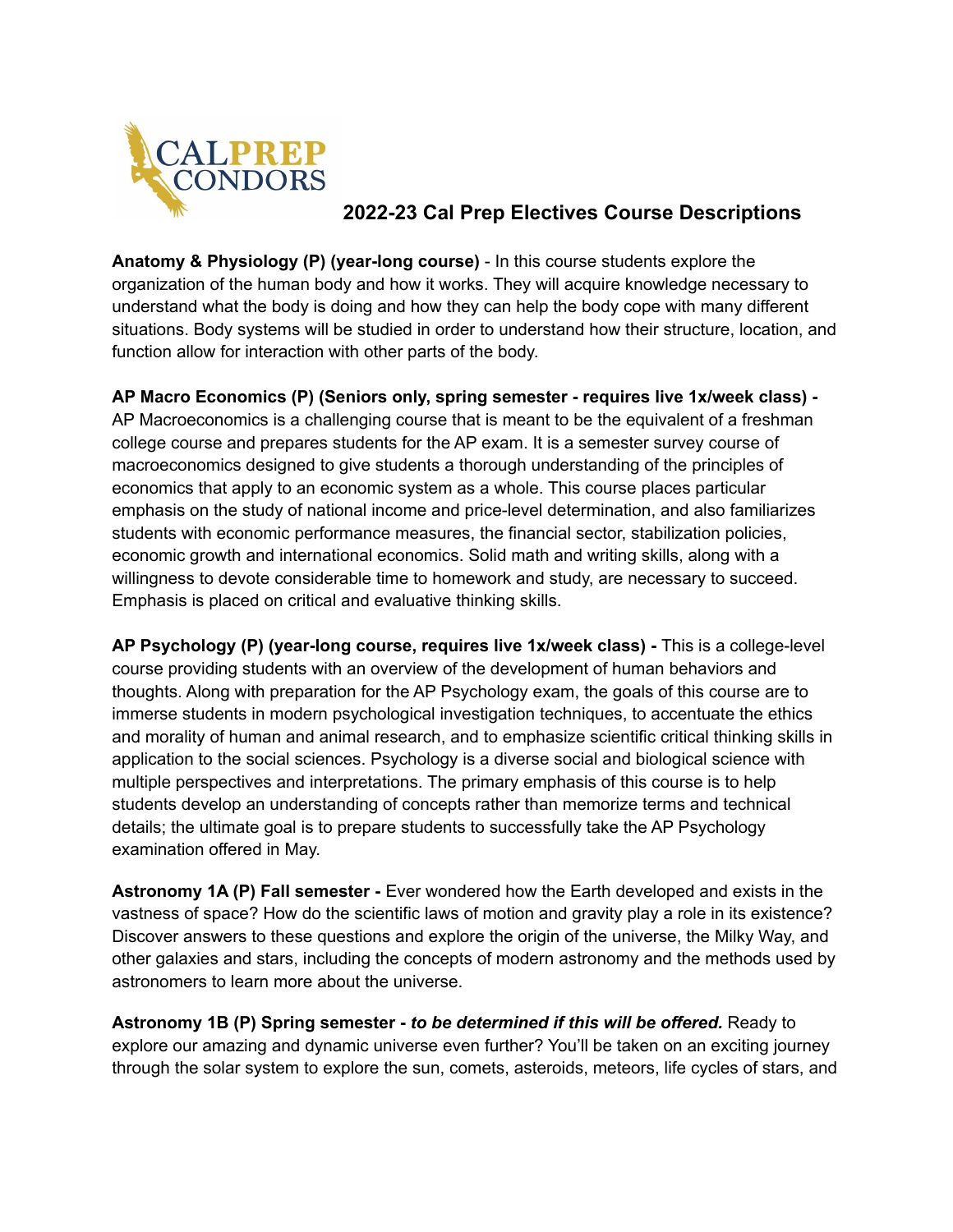planets' properties. Become familiar with the concepts of space travel and settlements, and what it could be like to live and work in space. How exciting!

**Criminology (P) Spring semester -** Why do certain people commit horrible acts? Can we ever begin to understand their reasoning and motivation? Perhaps. The mental state of a criminal can be affected by many different aspects of life: psychological, biological, sociological, all of which have different perspectives and influences. Investigate not only how these variables affect the criminal mind but also how crimes are investigated and handled in the criminal justice system.

**Drawing and Painting 1A/1B (P) year-long course** - Semester 1 is a prerequisite for semester 2. Students will explore the elements and principles of design through basic techniques. Students explore the elements and basic techniques through the use of a variety of materials. Drawing and painting fundamentals are stressed.

**Earth Science (P) year-long course -** Be captivated by the wonders and beauty of the third planet from our Sun, Earth. Be amazed by what awaits your discovery within our solar system and beyond. Explore the universe. Earth/Space Science is a course focusing on the study of space, geologic structures and forces, the waters on our planet, and atmospheric conditions. Through experimentation and investigation, students explore the earth cycles including the geosphere, hydrosphere, cryosphere, atmosphere, and the carbon cycle. This course offers interactive experiences, higher-order thinking, collaborative projects, and real-world application along with a variety of assessments. Upon completion of the course, students have a clear understanding of the dynamic forces at work in the world around them, becoming better caretakers of our planet, Earth.

**Fashion Design (P) Spring semester -** *to be determined if this will be offered.* Are you a fashion trend follower? Are you drawn to how designers have pulled together fabrics and colors to create memorable pieces? Do you dream of designing your own line of clothing or accessories? Learn what it takes to get started in the fashion industry, from the careers available to new technology and trends reshaping the industry every day. Start creating!

**Interior Design (P) Fall Semester -** Do you have a flair for designing and decorating? If so, then let's learn how to turn your interests and skills into a career. Explore color, texture, trends, and styles over time, how homes are built, and "green" options for homes and businesses. Interior designers do it all—from planning the color scheme to choosing furniture and light fixtures—with the end goal of creating a space where people can live or work comfortably, safely, and happily.

**Forensic Science I (P) Fall semester -** Fingerprints. Blood spatter. DNA analysis. Discover how clues and data are recorded and preserved, and examine some of the basic scientific principles that guide forensic laboratory processes like DNA testing, toxicology, and material analysis. This course focuses on techniques and practices used by forensic scientists during a crime scene investigation (CSI). This course provides elective credit only and cannot be used to fulfill a science requirement for high school graduation.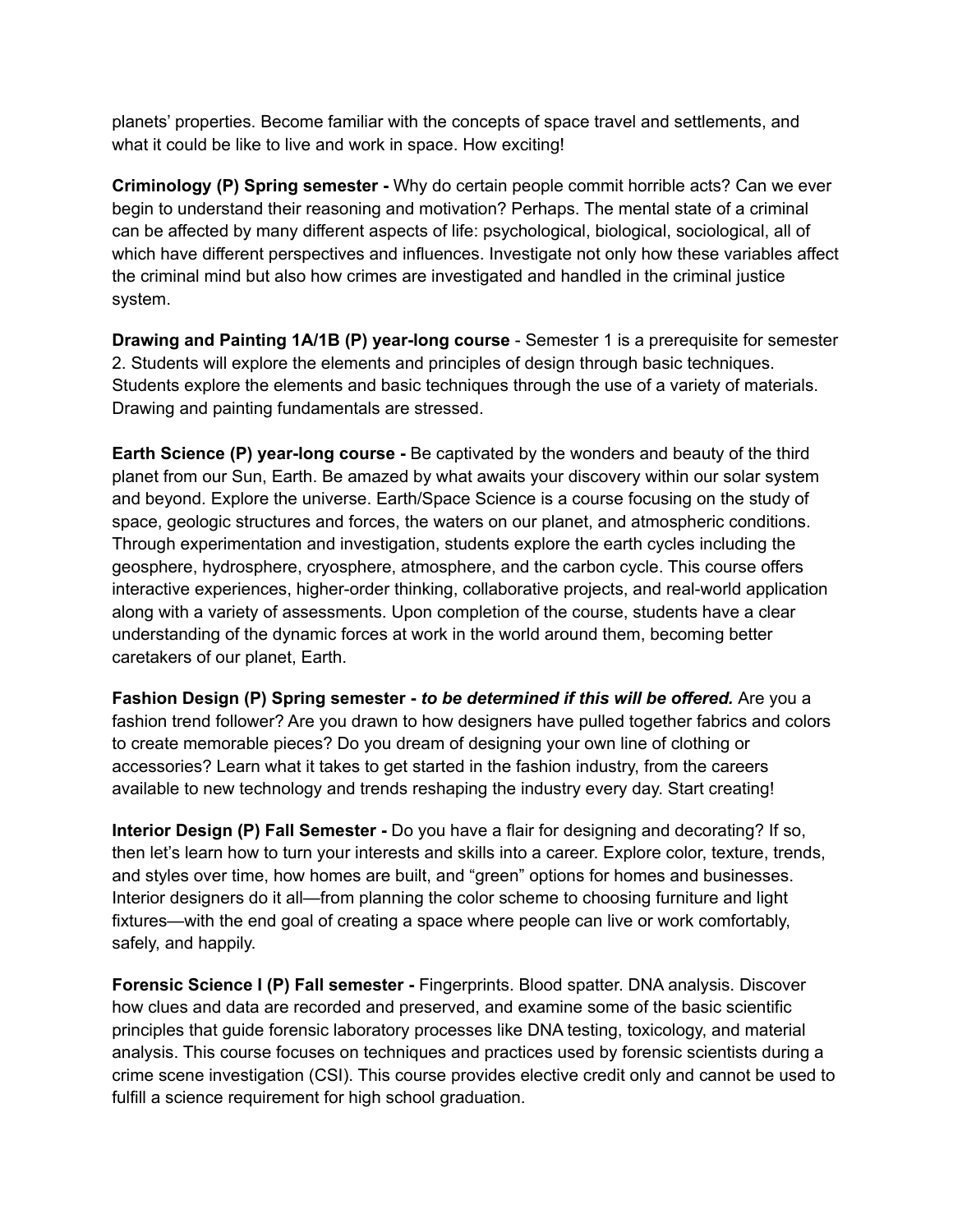**Forensic Science II (P) Spring semester -** Can be taken without having had semester 1. The world of law enforcement is increasingly making use of the techniques and knowledge from the sciences to better understand the crimes that are committed and to catch those individuals responsible for the crimes. Forensic science applies scientific knowledge to the criminal justice system. Starting with how clues and data are recorded and preserved, students examine some of the basic scientific principles and knowledge that guides forensic laboratory processes, such as those testing DNA, toxicology, and material analysis. Techniques such as microscopy, chromatography, odontology, entomology, mineralogy, and spectroscopy are examined. This course satisfies an elective credit and cannot be used to fulfill a science requirement for high school graduation.

**Life Skills - Fall semester, non-college prep elective -** What do you want out of life? How do you achieve your dreams for the future? These can be difficult questions to answer, but they don't have to be with the right tools. Learn more about yourself and prepare for the future through goal setting, decision making, surviving college and career, and how to become a valuable contributing member of society. It's your life; make it count!

**Marine Ecology (P) – (year-long course) -** Since the beginning of time, humans have relied on the ocean. But as our planet continues to change over time and human activity has impacted the environment. In this marine science course, students explore the watery depths of our own planet in order to understand just how vital the ocean is to our existence. Throughout the course, students meet marine animals and learn about their interactions with each other and their environment. Students tour the evolving seafloor, where they encounter trenches, volcanoes, and ridges. Along the way, students hang ten as they discover waves, currents, tides, and other physical interactions between the ocean and the land. Finally, students study the impacts of chemical processes on our blue planet and how they affect the water, the atmosphere, and our climate. With a focus on conservation, this course shows students that the ocean connects us all, across distance and even time. Hang on—it's going to be an amazing journey.

**Personal Finance 1A/1B (fall/spring semesters)** – non college prep, gives graduation math or elective credits. 1B can be taken without having taken 1A. How do our personal financial habits affect our financial future? How can we make smart decisions with our money in the areas of saving, spending, and investing? This course introduces students to basic financial habits such as setting financial goals, budgeting, and creating financial plans. Students will learn more about topics such as taxation, financial institutions, credit, and money management. The course also addresses how occupations and educational choices can influence personal financial planning, and how individuals can protect themselves from identity theft.

**Psychology (Fall Semester) (P)** Understanding the thoughts, emotions and behaviors of self and others is critical to developing and maintaining interpersonal relationships. In Psychology, students learn theories of historically significant psychologists who laid the foundation for scientific research and a clearer understanding of the human mind. This course explores how psychological perspectives influence personality and play a role in human development across